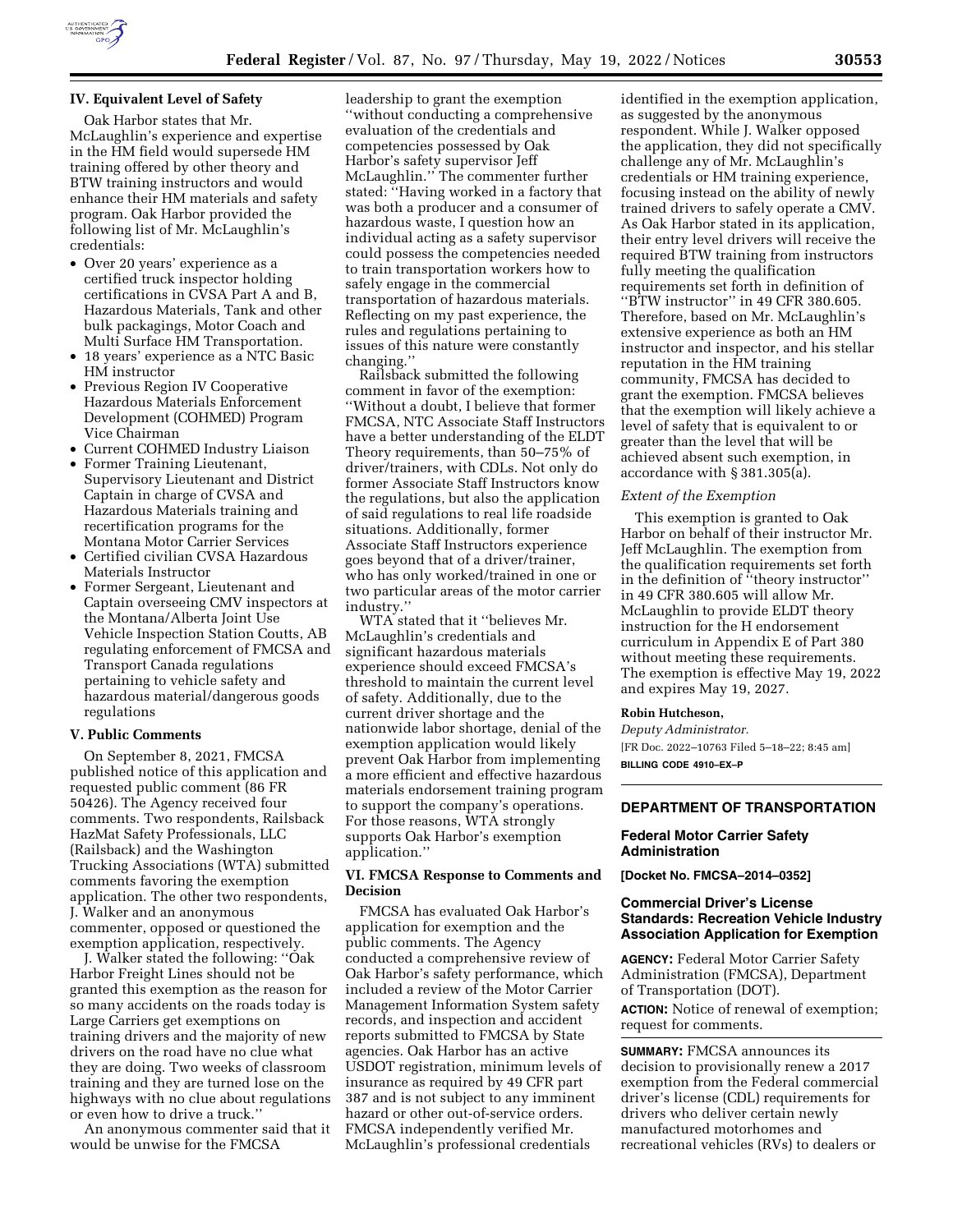trade shows before retail sale (driveaway operations). The Recreation Vehicle Industry Association (RVIA) requested that the exemption be renewed because compliance with the CDL requirements prevents its members from implementing more efficient operations due to a shortage of CDL drivers. The exemption renewal is for 5 years and covers employees of all driveaway companies, RV manufacturers, and RV dealers transporting RVs between manufacturing sites and dealer locations and for movements prior to first retail sale. Drivers engaged in driveaway deliveries of RVs with gross vehicle weight ratings of 26,001 pounds or more will not be required to have a CDL as long as the RVs have actual gross vehicle weights or gross combination weights that do not meet or exceed 26,001 pounds, and any RV trailers towed by other vehicles weigh 10,000 pounds or less at the time of transportation. RVs that have a gross vehicle weight or gross combined weight exceeding 26,000 pounds are not covered by the exemption.

**DATES:** This renewed exemption is effective April 6, 2022 and expires on April 6, 2027. Comments must be received on or before June 21, 2022.

**ADDRESSES:** You may submit comments bearing the Federal Docket Management System (FDMS) Docket ID FMCSA– 2014–0352 using any of the following methods:

• *Federal eRulemaking Portal: [www.regulations.gov.](http://www.regulations.gov)* See the Public Participation and Request for Comments section below for further information.

• *Mail:* Docket Operations, U.S. Department of Transportation, 1200 New Jersey Avenue SE, West Building, Ground Floor, Room W12–140, Washington, DC 20590–0001.

• *Hand Delivery or Courier:* West Building, Ground Floor, Room W12– 140, 1200 New Jersey Avenue SE, between 9 a.m. and 5 p.m., ET, Monday through Friday, except Federal holidays.

• *Fax:* (202) 493–2251.

Each submission must include the Agency name and the docket number for this notice (FMCSA–2014–0352). Note that DOT posts all comments received without change to *[www.regulations.gov,](http://www.regulations.gov)*  including any personal information included in a comment. Please see the Privacy Act heading below.

*Docket:* For access to the docket to read background documents or comments, go to *[www.regulations.gov](http://www.regulations.gov)* at any time or visit Room W12–140 on the ground level of the West Building, 1200 New Jersey Avenue SE, Washington, DC, between 9 a.m. and 5 p.m., ET,

Monday through Friday, except Federal holidays. To be sure someone is there to help you, please call (202) 366–9317 or (202) 366–9826 before visiting Dockets Operations.

*Privacy Act:* In accordance with 49 U.S.C. 31315(b)(6), DOT solicits comments from the public to better inform its exemption process. DOT posts these comments, without edit, including any personal information the commenter provides, to *[www.regulations.gov,](http://www.regulations.gov)* as described in the system of records notice (DOT/ALL– 14 FDMS), which can be reviewed at *[www.dot.gov/privacy.](http://www.dot.gov/privacy)* 

**FOR FURTHER INFORMATION CONTACT:** Ms. Pearlie Robinson, FMCSA Driver and Carrier Operations Division; Office of Carrier, Driver and Vehicle Safety Standards; Telephone: 202–366–4225. Email: *[MCPSD@dot.gov.](mailto:MCPSD@dot.gov)* If you have questions on viewing or submitting material to the docket, contact Docket Services, telephone (202) 366–9826.

# **SUPPLEMENTARY INFORMATION:**

# **I. Public Participation and Request for Comments**

FMCSA encourages you to participate by submitting comments and related materials.

#### *Submitting Comments*

If you submit a comment, please include the docket number for this notice (FMCSA–2014–0352), indicate the specific section of this document to which the comment applies, and provide a reason for suggestions or recommendations. You may submit your comments and material online or by fax, mail, or hand delivery, but please use only one of these means. FMCSA recommends that you include your name and a mailing address, an email address, or a phone number in the body of your document so the Agency can contact you if it has questions regarding your submission.

To submit your comment online, go to *[www.regulations.gov](http://www.regulations.gov)* and put the docket number, ''FMCSA–2014–0352'' in the ''Keyword'' box, and click ''Search.'' When the new screen appears, click on the ''Comment Now!'' button and type your comment into the text box in the following screen. Choose whether you are submitting your comment as an individual or on behalf of a third party and then submit. If you submit your comments by mail or hand delivery, submit them in an unbound format, no larger than 81⁄2 by 11 inches, suitable for copying and electronic filing. If you submit comments by mail and would like to know that they reached the facility, please enclose a stamped, selfaddressed postcard or envelope. FMCSA will consider all comments and material received during the comment period.

# **II. Legal Basis**

FMCSA has authority under 49 U.S.C. 31136(e) and 31315(b)(2) and 49 CFR 381.300(b) to renew an exemption from the Federal Motor Carrier Safety Regulations for a 5-year period if it finds ''such exemption would likely achieve a level of safety that is equivalent to, or greater than, the level that would be achieved absent such exemption.'' RVIA has requested a five-year extension of the current exemption in Docket No. FMCSA–2014–0352.

#### **III. Background**

#### *Current Regulation(s) Requirements*

The CDL regulations require drivers to hold a CDL when operating vehicles in Groups A and B (49 CFR 383.91(a)(1) and 383.91(a)(2)). Group A vehicles are any combination of vehicles with a gross combination weight rating (GCWR) of 26,001 pounds or more, provided the gross vehicle weight rating (GVWR) of the towed unit is over 10,000 pounds. Group B vehicles are any single vehicle with a GVWR of 26,001 pounds or more, or any such vehicle towing a vehicle not over 10,000 pounds. The GVWR is the value specified by the manufacturer as the loaded weight of the vehicle.

## *Application for Renewal of Exemption*

FMCSA published notice of RVIA's initial application for exemption from 49 CFR 383.91(a)(1)–(2) to this docket on October 1, 2014 (79 FR 59343). That notice described the nature of the RV deliveries by commercial motor vehicle (CMV) drivers. FMCSA published a notice granting RVIA's exemption request on April 6, 2015, which was effective through April 6, 2017 (80 FR 18493). FMCSA found that RVIA would achieve a level of safety that was equivalent to, or greater than, the level of safety that would be obtained by complying with the CDL requirements. FMCSA published a notice granting RVIA's request to renew its exemption to this docket on April 12, 2017 (82 FR 17734). The exemption expires on April 6, 2022.

RVIA has now requested a second renewal of the exemption from the CDL requirement in 49 CFR 383.91(a)(1)–(2). The exemption allows drivers of RVs with GCWRs and GVWRs of 26,001 pounds or more to operate without a CDL as long as the RV has an actual vehicle weight of less than 26,001 pounds. A combination of RV trailer and tow vehicle must have a gross